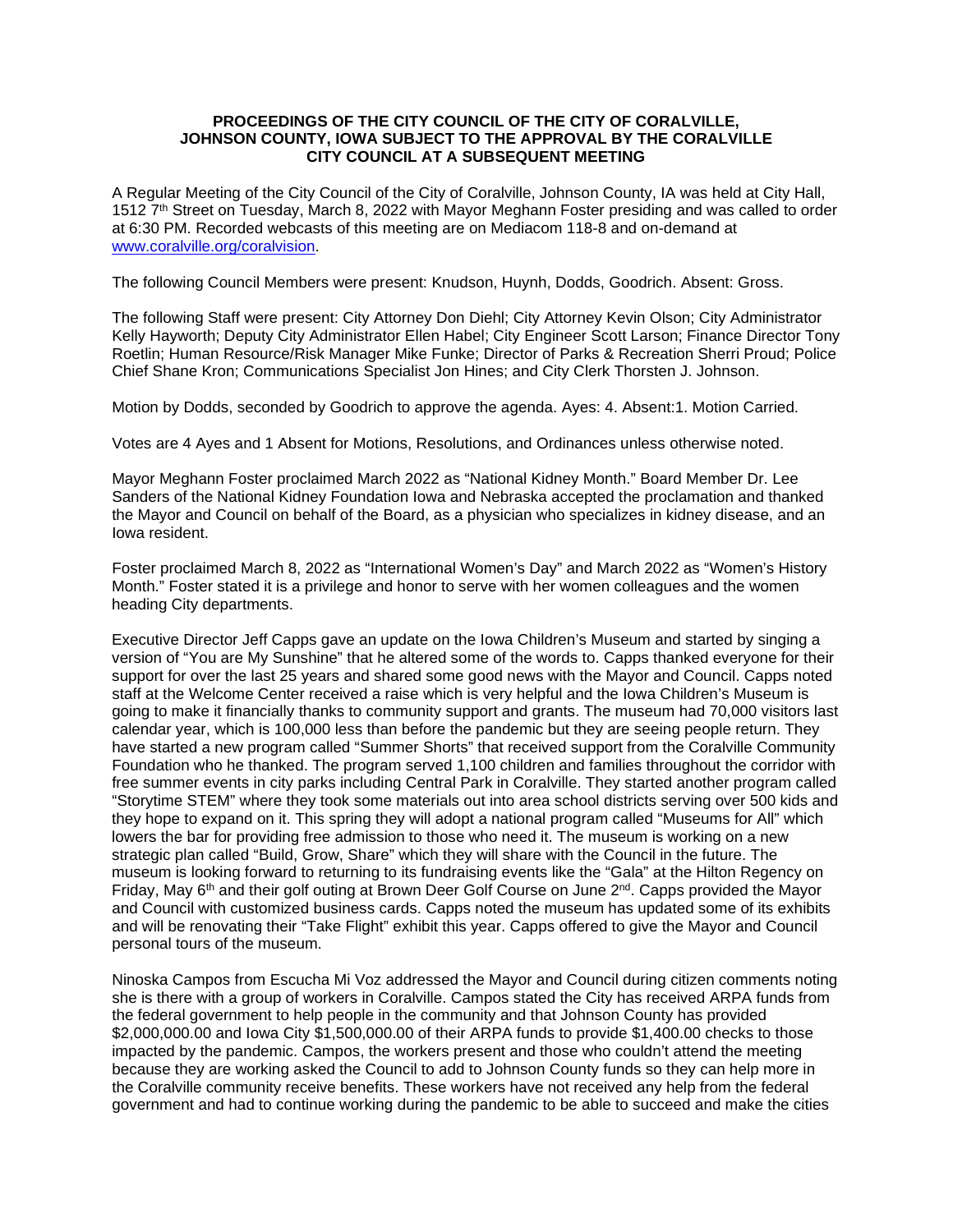work. These workers have illegal status and were not lucky enough to receive federal checks and do not receive unemployment benefits, health insurance or social security. They have to keep working to pay the bills and take care of their children. Latinos work hard and pay their taxes. They did not come to this country to just ask for help. They came to make this country and community better. Campos asked for the City to provide money so more can receive help and thanked the Mayor and Council. Resident Nohemi Morales asked the Mayor and Council to provide \$1,000,000.00 from their ARPA money for excluded workers. Morales stated many were infected during the pandemic and couldn't work or lost their jobs but didn't receive any help. The bills did not stop and many had to borrow money to pay the bills, rent and hospital. Morales stated if everyone helps more people can receive checks. Morales thanked the Mayor and Council. Resident Gricelda Mazanegos stated they are families with kids affected by the pandemic and asked the Mayor and Council to set aside and add some of their money to Johnson County's so more people can receive checks. Many of them do not have papers but still have families and bills to pay so she asked the Mayor and Council for their help. Mazanegos thanked the Mayor and Council for their time. Resident Yordy Perez asked the Mayor and Council for \$1,000,000.00 to help them pay rent and bills. Perez noted they were afraid of the pandemic in the beginning but still had to work 5-days a week. They have received no federal help so they have to ask for help here. It is hard when you have children and no medical insurance to pay for health care. Perez asked the Mayor and Council to find a way to help others and thanked them. Miriam Alarcon Avila, who translated for everyone addressing the Council, works in Coralville as an artist giving voice to the Latino immigrants in beautiful Iowa. Avila noted since the pandemic began, she keeps hearing the stories of immigrants who keep getting sick, have lost family members and are in so much debt because they have to pay hospital bills and give family members a proper funeral. These stories break her heart and they have not received any help when people who didn't even ask for it received three checks from the federal government. Avila noted if the City provided \$1,000,000.00 it would pay for 700 \$1,400.00 checks to help excluded workers in Coralville. Alvila added Johnson County is using a lottery system to distribute their checks which means a lot of excluded workers will not receive help. If Coralville provides money for Coralville's excluded workers it will help a lot of families and the workers who worked hard to keep the community alive. Avila thanked the Mayor and Council for their help. Foster thanked Avila for providing the translating.

Gross arrived at 6:42 PM. Votes are now 5 Ayes for Motions, Resolutions, and Ordinances unless otherwise noted.

## **BONDS ~ PUBLIC HEARING**

Finance Director Tony Roetlin reported this public hearing is for \$15,000,000.00 to fund the property improvement plan for the Hyatt Regency.

Foster declared this the time for a public hearing on the proposal to enter into one or more lease purchase agreements or loan agreements in a principal amount not to exceed \$15,000,000 for improvements to and equipment for the City's hotel and conference center. There were no public or written comments. Foster closed the public hearing.

### **RESOLUTION NO. 2022-27**

Resolution determining to proceed with the entering into one or more Lease Purchase Agreements or Loan Agreements for improvements to and equipment for the City's hotel and conference center and taking additional action thereon, was introduced by Knudson, seconded by Goodrich. A roll call vote was taken. Resolution declared adopted.

### **RESOLUTION NO. 2022-28**

Resolution providing for the sale of bonds, setting parameters for the sale of bonds, approving Purchase Agreements, Official Statements and other related documents, and authorizing the call on outstanding bonds, was introduced by Gross, seconded by Huynh. A roll call vote was taken, Resolution declared adopted.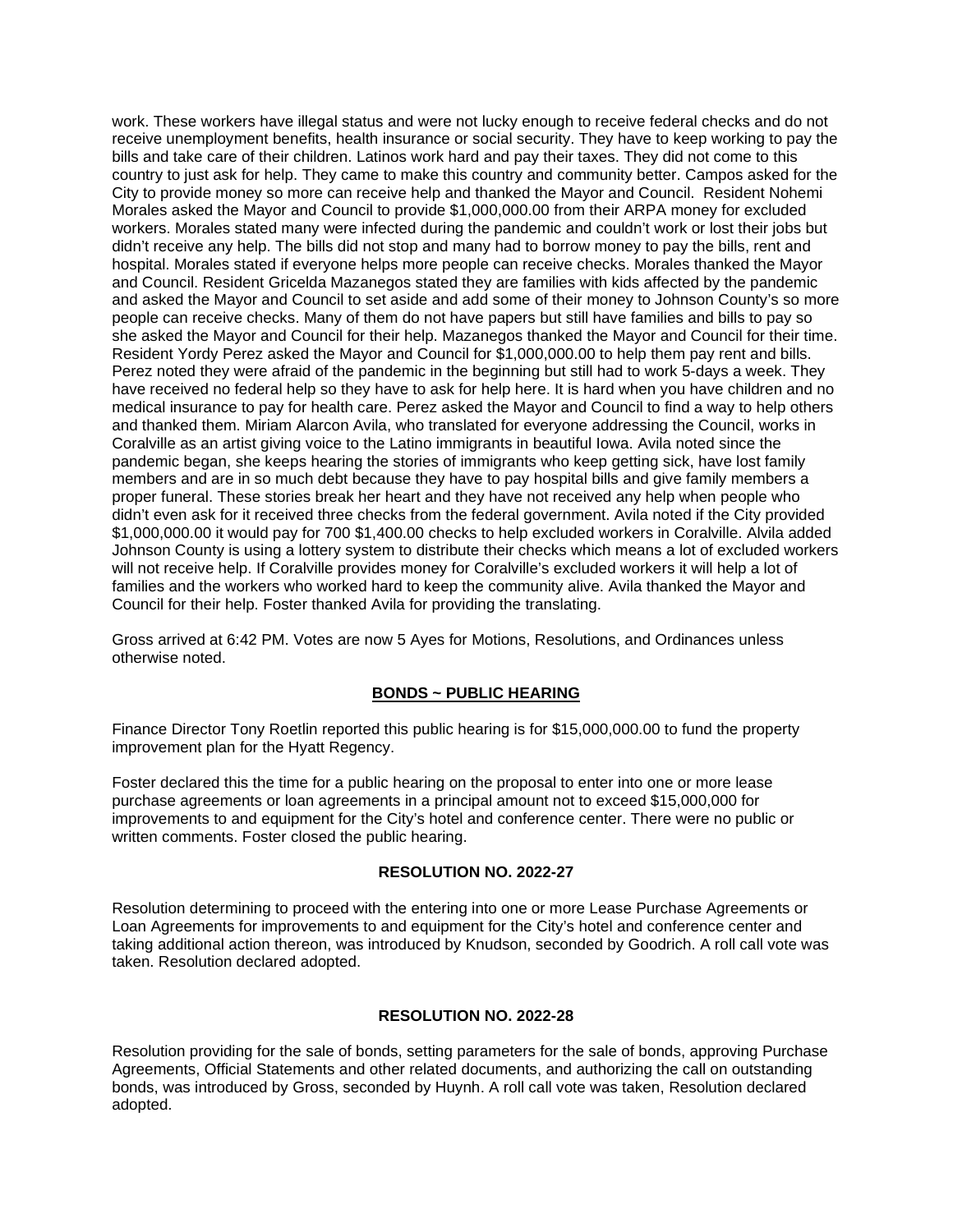### **FISCAL YEAR 2023 BUDGET**

Roetlin did not have anything to add but offered to answer any questions. It was noted the budget can be viewed on the City website [www.coralville.org,](http://www.coralville.org/) in the latest *Connection*, on CoralVision and copies are available at the Coralville Public Library and City Hall. After the resolution was read, Foster noted there have been a lot of budget discussions and thanked Roetlin and all the department heads for their work.

### **RESOLUTION NO. 2022-29**

Resolution approving the Fiscal Year 2023 Budget, was introduced by Huynh, seconded by Gross. A roll call vote was taken. Resolution declared adopted.

## **TRANSFER OF FUNDS**

After the resolution was read, Roetlin reported this will balance the City funds for the same amounts as discussed during the work sessions. They will be divided into two transfers on the off chance the federal government doesn't transfer the funds this fiscal year so they can make the transfer when they arrive. There is no reason to believe they will not arrive on time but this is being done out of an abundance of caution.

### **RESOLUTION NO. 2022-30**

Resolution authorizing the transfer of funds, was introduced by Dodds, seconded by Knudson. A roll call vote was taken. Resolution declared adopted.

.

### **PROPERTY/LIABILITY/AUTO INSURANCE RENEWAL**

Human Resource/Risk Manager Mike Funke reported April  $1<sup>st</sup>$  is the time to renew the City's Property/Liability/Auto Insurance. The increase is 10.3% higher than last year's premium which he believes is very good considering all that happened last year. The City has reviewed its properties and made sure we are covered in every area. Staff recommends approving the renewal.

### **RESOLUTION NO. 2022-31**

Resolution approving Iowa Communities Assurance Pool (ICAP) as the City's insurance carrier, was introduced by Goodrich, seconded by Dodds. A roll call vote was taken. Resolution declared adopted.

Funke noted this allows him and Hayworth to add vehicles and other actions without going to the Council.

### **RESOLUTION NO. 2022-32**

Resolution appointing Michael A. Funke and Kelly J. Hayworth as the individuals to represent the City with the Iowa Communities Assurance Pool, was introduced by Knudson, seconded by Gross. A roll call vote was taken. Resolution declared adopted.

Funke reported there has been an increase in cyber liability premiums for obvious reasons along with increased security requirements. The City consultant has met those requirements after a lot of discussion with Travelers. After the resolution, Councilperson Mike Knudson wanted clarification on the insurance coverage. Funke explained this doesn't cover damages but all of the steps the City has to go through if someone's information is compromised like notifications and setting up different things. The City would have to hire someone to take care of those requirements and it is costly. Funke added their have been no breaches in our system and everybody's information is protected but you have to have this just in case.

## **RESOLUTION NO. 2022-33**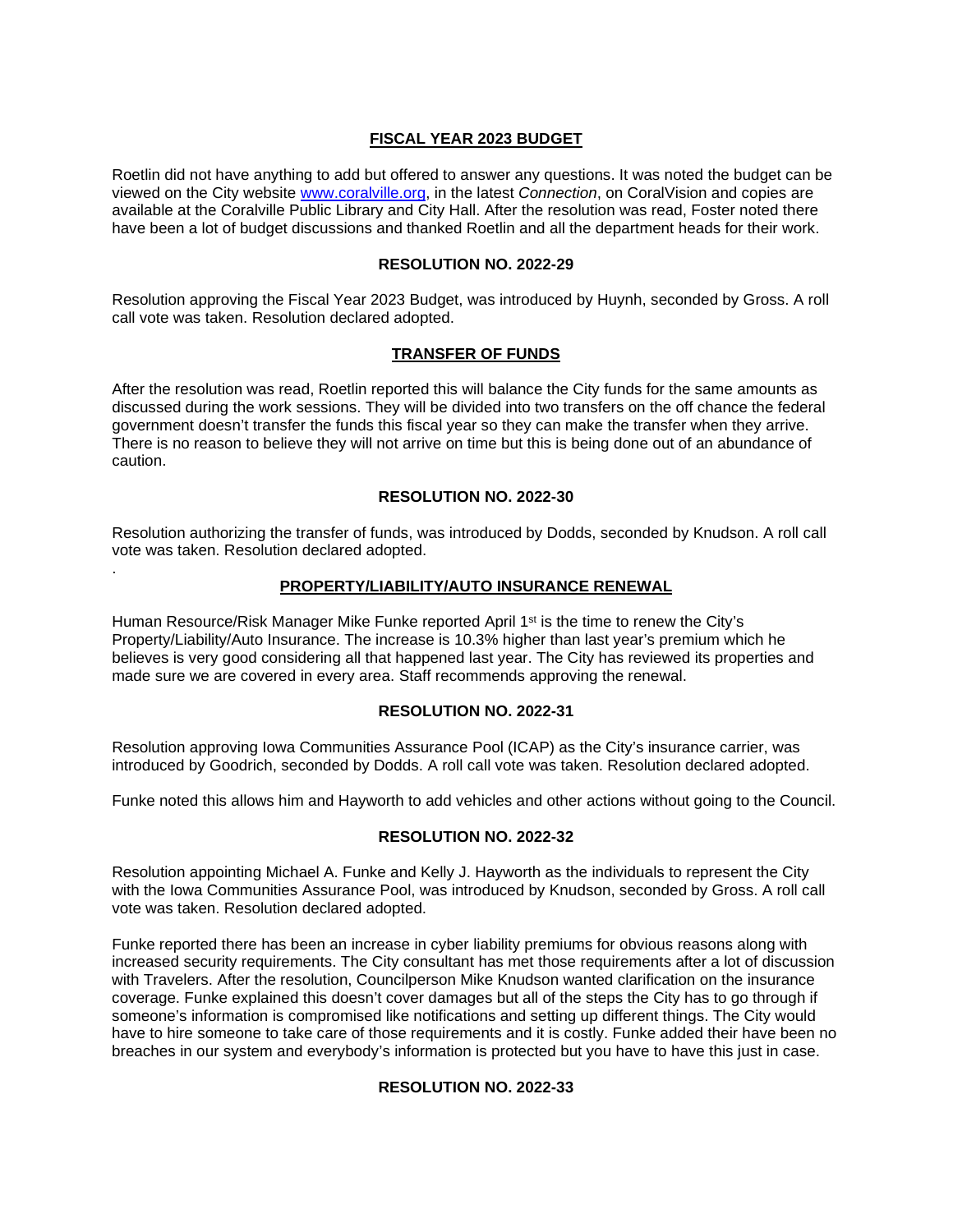Resolution approving Travelers as the City's cyber liability insurance carrier, was introduced by Gross, seconded by Goodrich. A roll call vote was taken. Resolution declared adopted.

### **CLEAR CREEK TRAIL CONNECTION**

After the resolution was read, Councilperson Laurie Goodrich noted this project has been worked on a long time and is happy to see it coming to fruition. Foster knows there is a lot of excitement about this project. Knudson noted this is a dangerous stretch of road to bike on and asked how much this grant covers. City Engineer Scott Larson reported this grant is for \$\$21,519.00 and the project estimate is \$513,000.00. Larson agreed this is a treacherous piece of road to navigate if you are not driving in a vehicle and there are a lot of challenges on this project resulting in higher costs than you would expect for such a short stretch. Goodrich asked about the railroad crossing part of the trail. Larson stated they will install a temporary trail crossing of the railroad just east of the current vehicular road. They think the railroad will redo the entire railroad crossing and include a permanent trail crossing in three years. They are looking at a July letting and hope to have the project complete this construction season.

### **RESOLUTION NO. 2022-34**

Resolution approving a Federal Aid Agreement for an Iowa Department of Transportation Alternatives Program (Iowa 's TAPS) Project that being the Clear Creek Trail Connection, was introduced by Huynh, seconded by Knudson. A roll call vote was taken. Resolution declared adopted.

Founder V Fixmer-Oraiz and Environmental Planner Asmita Poudel from Astig Planning reported on the Inclusive Economic Development Plan in Johnson County. Fixmer-Oraiz Acknowledged their partners ICAD, GreenState Credit Union, Iowa City Area Business Partnership, and Multicultural Development Center of Iowa. They started the project by studying 25 economic development and racial equity plans from across the nation at every governmental level. They will have surveys and focused outreach to ask relevant questions to understand the impacts on underestimated future, current and past business owners. They want to differentiate between normal opportunities and challenges and pandemic related ones. They are working with CEO Angie Jordan of Banjo Knits Empowerment LLC who has done focus work for Project Better Together 2030 Project. They will hold one on one interviews with current underestimated business owners throughout the County to learn their stories. They will end with two half day Strategic Doing Sessions with lenders, government officials and underestimate business owners to discuss how to move this plan forward. They will create pathfinder projects that people in the room can access without asking for permission. After that they will have 30-day check-ins. Fixmer-Oraiz provided a timeline of what they have done and when they plan to do the other phases. Currently they are working on the survey and focus group phases. They hope to have a final document this summer. Fixmer-Oraiz asked for help locating underestimated business owners in Swisher, Shueyville, Hills and University Heights. Underestimated business owners can include BIPOC people, Latinx people, people with disabilities and women. Fixmer-Oraiz asked for help spreading the word so they can do a more extensive outreach to those business owners. Poudel reported they launched the survey on February 21<sup>st</sup> and have reached out to 120 people including lenders, county and local officials, and business owners. The survey will close April 22<sup>nd</sup> and they hope to have over 36 responses and are offering five \$100.00 raffle prizes to those participating. Poudel asked anyone watching that is an underestimated business owner to contact them through their website [www.astigplanning.com/basic-01](http://www.astigplanning.com/basic-01) and to take the survey. Fixmer-Oraiz stated they are trying to understand what programs cities are using to reach out to underestimated business owners and who they have served over the last 5 to 10 years. Currently nobody knows how many underestimated businesses there are so they want to get a baseline on that. Foster thanked Fixmer-Oraiz and Poudel and is excited to see this study and have staff work with them to find ways to help underserved communities and address systemic barriers. Councilperson Mitch Gross suggested Fixmer-Oraiz and Poudel look into Des Moines' "One Economy" project which is similar to this plan. Councilperson Laurie Goodrich asked about the area business partnerships they are working with. Fixmer-Oraiz responded they have been working closely with President Kim Casko and the staff at the Iowa City Business Partnership who have helped them understand what is and is not available. They met Casko at a BIPOC meeting and Fixmer-Oraiz introduced Casko to Tracy Jon Sargeant of the Multicultural Development Center of Iowa and that networking helped get things started. Councilperson Hai Huynh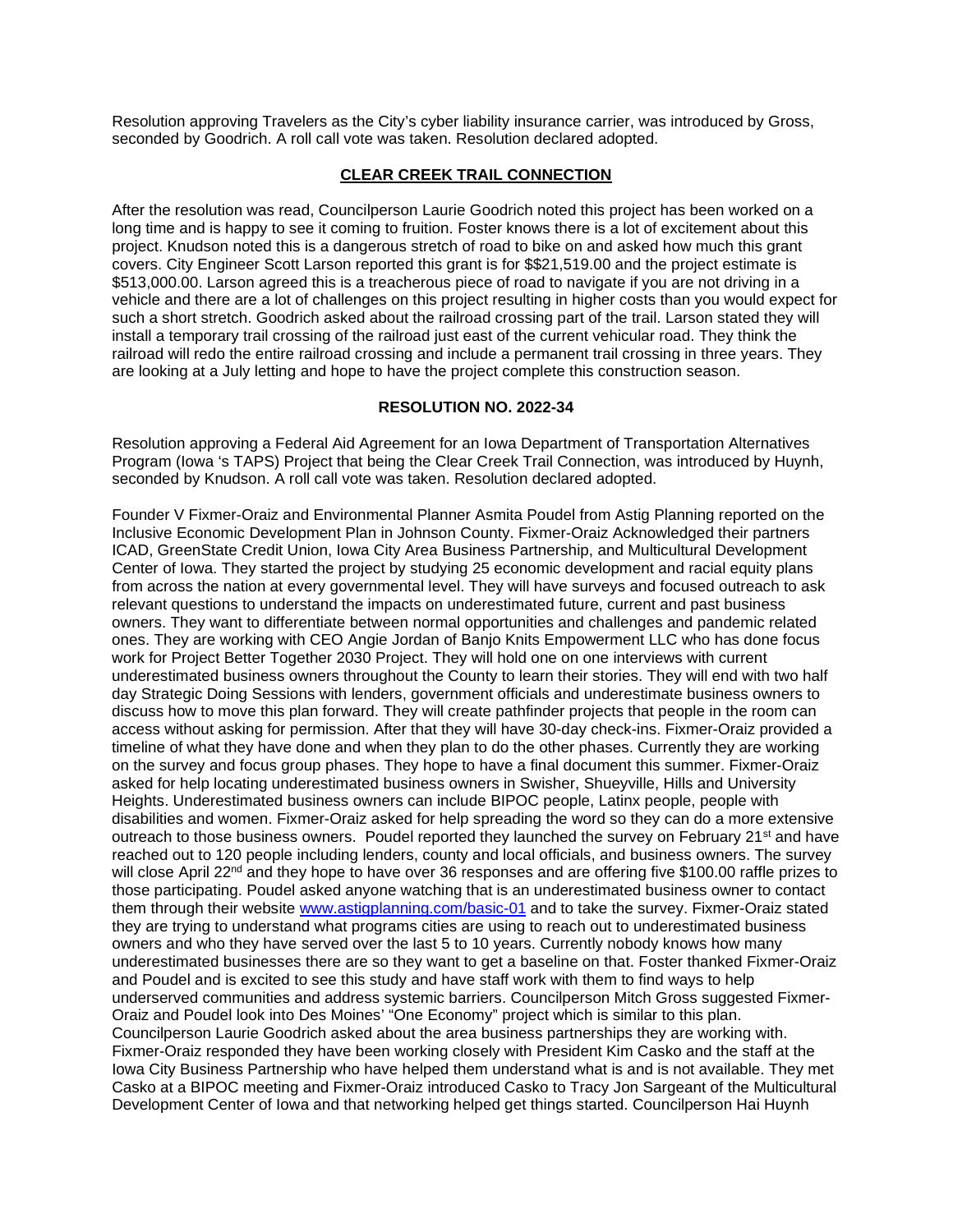asked about the challenges to reach out to people. Fixmer-Oraiz responded underestimated business owners often own more than one business so they are incredibly busy so they are trying to contact them in different ways but it has been difficult getting interviews. Fixmer-Oraiz is hopeful that the focus groups will help find people to interview. Huynh asked if the language barrier is stopping people from interviewing. Fixmer-Oraiz hasn't run across that yet because they are addressing it up from by providing translating services but it could be an issue. Knudson asked about the term underestimated and Fixmer-Oraiz responded it is the same as underserved or marginalized community members but the term gives those groups a little more agency than insinuating, they are waiting to be served by turning it around to them being underestimated. Fixmer-Oraiz thanked everyone and looks forward to working with staff as they move to other phases of the project.

# **MOTION BY DODDS TO APPROVE CONSENT CALENDAR items a-r inclusive:**

- **a)** Approve minutes for the February 22, 2022 Coralville City Council Regular Meeting.
- **b)** Approve **new** 8-Month Class B Beer Permit with Outdoor Service and Sunday Sales for *Coralville Creekside Ballpark*: Eff. 04/08.
- **c)** Approve Special Class C Liquor License (Beer/Wine) with Sunday Sales for *Coral Ridge Cinema*: Eff. 03/15.
- **d)** Approve Class C Liquor License with Outdoor Service and Sunday Sales for *Otis's Tailgators Sports Bar & Grill*: Eff. 03/29.
- **e)** Approve Class C Liquor License with Sunday Sales for *Three Samurai*: Eff. 04/01.
- **f)** Approve Class C Liquor License with Outdoor Service and Sunday Sales for *Hy-Vee Market Café*: Eff. 04/09.
- **g)** Approve Class C Liquor License with Sunday Sales for *Peking Buffet*: Eff. 04/09.
- **h)** Approve payment to **Impact7G** for Clear Creek Stream Bank Mitigation (#24595): \$4,755.00.
- **i)** Approve payment of Iowa River Landing Invoice as approved by Kapa Advisors, LLC to **Pappageorge Haymes Partners** for IRL Master Planning LOD's & Cad Services December 2021 (#135676): \$2,346.89.
- **j)** Approve payment to **Advance Electrical Services, Inc.** for traffic control for deck patching on Deer Creek Road Bridge (#64303): \$430.00.
- **k)** Approve payment to **Carter & Associates** for:

| i) Emergency storm sewer outlet repair across from  |             |
|-----------------------------------------------------|-------------|
| 1340 12 <sup>th</sup> Ave. (#3811)                  | \$26,865.45 |
| ii) Emergency storm sewer outlet repair across from |             |
| 1340 12 <sup>th</sup> Ave. (#3815)                  | \$290.00    |

- **iii)** Video inspection of storm sewer outlet at Holiday Ct. and Crosspark Road (#3816) \$290.00
- **l)** Approve payment to **HR Green, Inc.** for I-80/First Avenue Interchange Final Design (#OH Inv Final): \$16,596.28.
- **m)** Approve payment to **Veenstra & Kimm, Inc.** for:
	- **i)** Water Treatment Plant Filter Media Replacement (#2) \$2,370.00<br> **ii)** Water Well #15 Improvements Design Services (#2) \$2,790.00 **ii)** Water Well  $#15$  Improvements – Design Services  $(H2)$
- **n)** Approve Materials Testing Proposal (Soils) for 2022 Construction Season from **Terracon Consultants, Inc.**
- **o)** Approve Materials Testing Proposal (Concrete) for 2022 Construction Season from **Shive-Hattery, Inc.**
- **p)** Approve attendance of Meghann Foster for the Nation League of Cities (NLC) Conference in Washington D.C. from 3/13-16/2022:
- **q)** Approve attendance of Josh VanBrocklin to the Law Enforcement Intelligence Network (LEIN) School in Des Moines, IA from 4/4-15/2022: \$1,410.80.
- **r)** Approve Bill List for March 8, 2022.

Seconded by Huynh. A roll call vote was taken. Motion carried.

City Administrator Kelly Hayworth has nothing to report at this time.